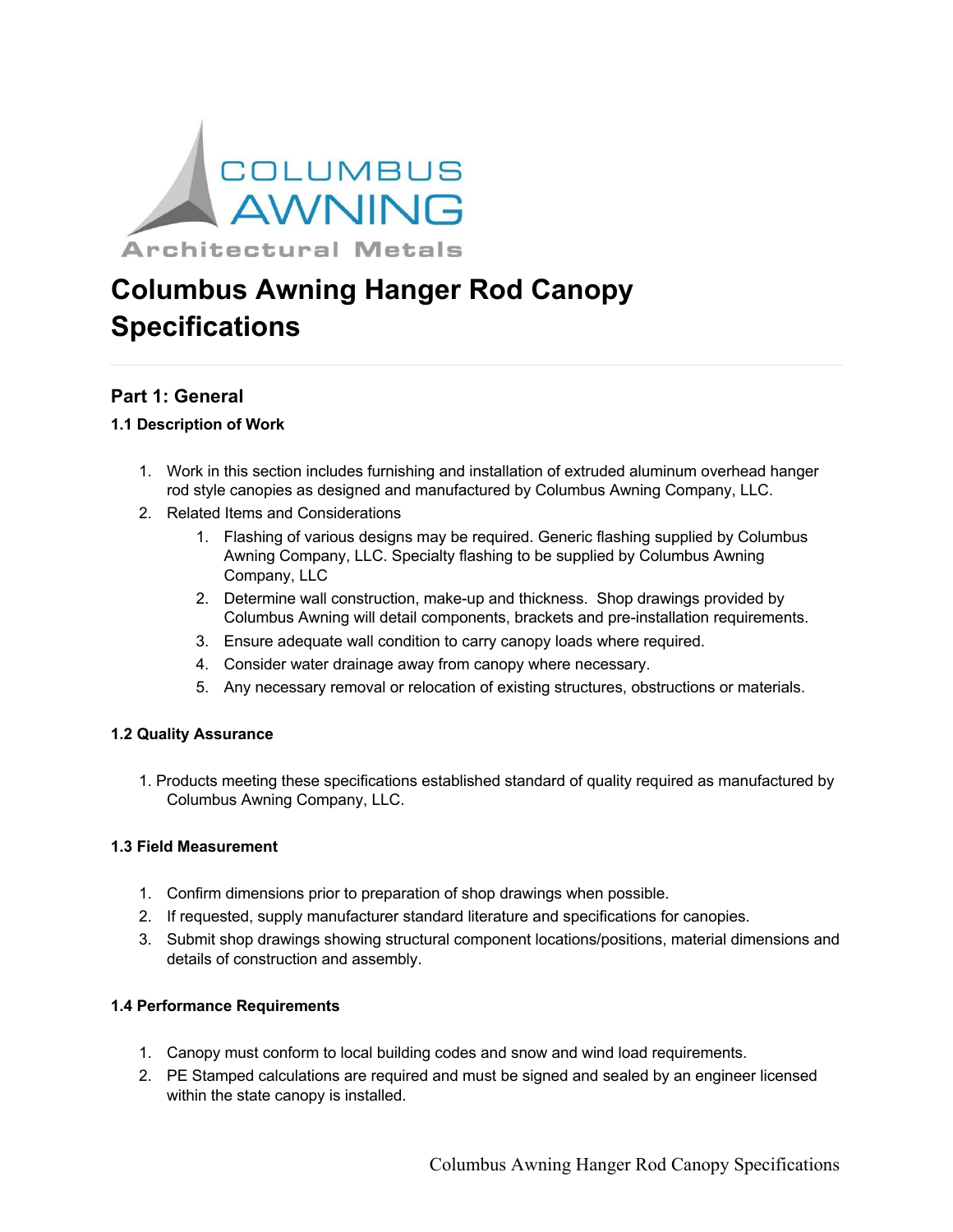#### **1.5 Deliver, Storage, Handling**

1. Deliver and store all canopy components in protected areas.

# **Part 2: Products**

#### **2.1 Design, Engineering, Manufacturer, Distributor/Installer**

Columbus Awning Company, LLC 297 Old County Line Road Westerville, OH 43081 (614) 426- 4206 www.columbusawningcompany.co m

#### **2.2 Materials**

- 1. Decking shall consist of extruded aluminum  $(2 \frac{3}{4})$  cap and pan or (6") interlocking flat decking (.081), or roll formed W Pan (.04), alloy 6063-T6, in profile. Selection determined in the shop drawing.
- 2. Intermediate framing members shall be extruded aluminum ASTM B211, alloy 6063-T6, in profile and thickness shown in Shop Drawings/Brochure options.
- 3. Hanger rods and attachment hardware shall be a standard finish.
- 4. Fascia shall be standard extruded 6", 8", 10" or 12" J style 0.125" aluminum. Additional Fascia details, extensions, "C" Channel available based on selection.

#### **2.3 Finishes**

- 1. Finish type Standard Series 49 Exterior Tiger Drylac Poly Resin Powder Coating.
- 2. Finish type Series 38 Super Durable Tiger Drylac Poly Resin Powder Coating.

#### **2.4 Fabrication**

- 1. All Canopy Frame systems are preassembled and welded to seamless frame system.
- 2. Decking and Hanger Rod components assembly at construction site.
- 3. All connections shall be mechanically assembled utilizing 3/16 fasteners with a minimum shear stress of 350 lb.
- 4. Concealed drainage. Water shall drain from covered surfaces into intermediate trough and be directed to Front Scupper or Downspout depending on selection.